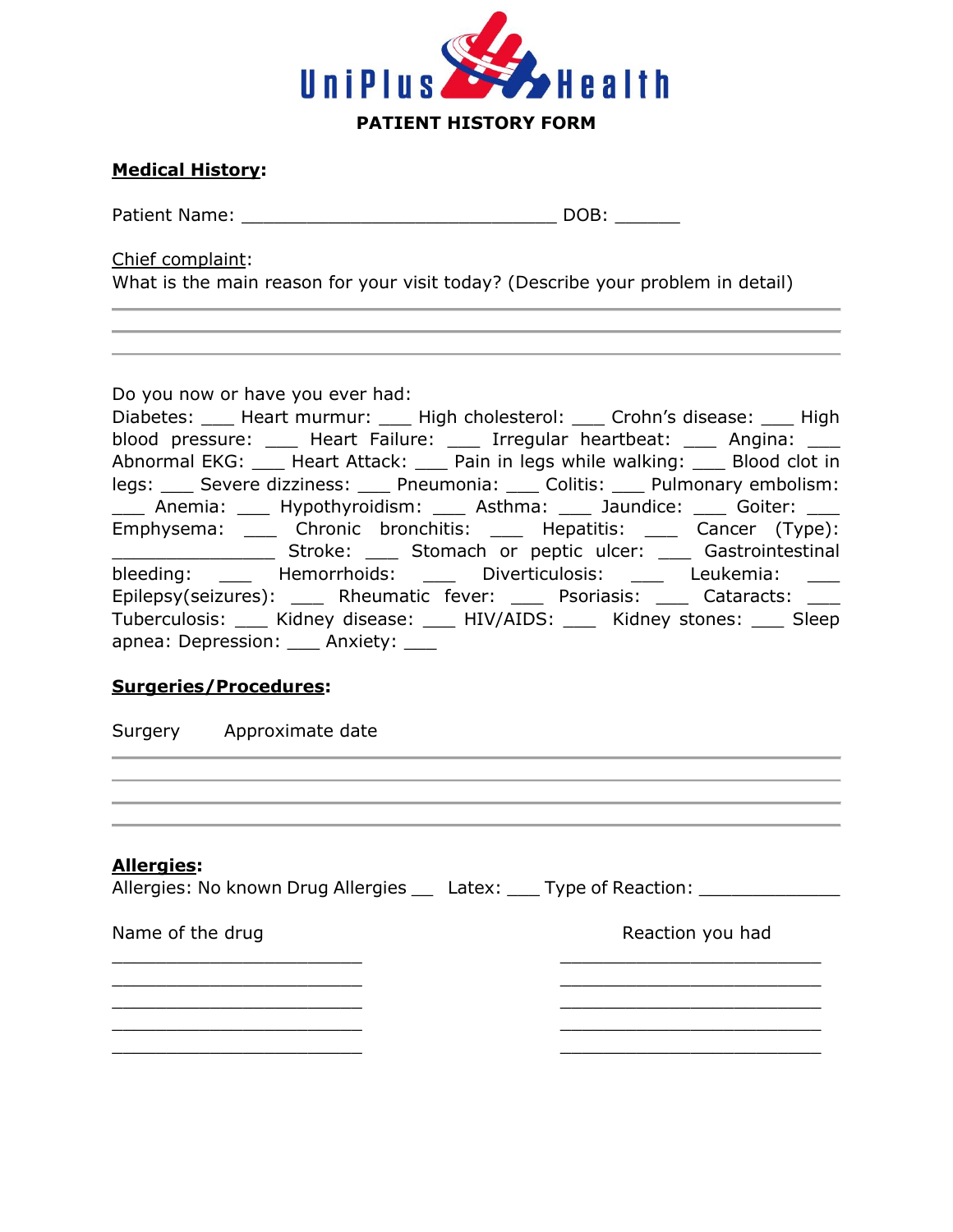

# **Current Medications:**

(Include non-prescriptions products)

| Medication                                                                                                                                                                      | Strength                                                                                                                                                                                                                                                                                                                                                                                                                         | <b>Frequency Taken</b>                                                                                                                                                     |
|---------------------------------------------------------------------------------------------------------------------------------------------------------------------------------|----------------------------------------------------------------------------------------------------------------------------------------------------------------------------------------------------------------------------------------------------------------------------------------------------------------------------------------------------------------------------------------------------------------------------------|----------------------------------------------------------------------------------------------------------------------------------------------------------------------------|
| <u> 1989 - Johann John Stone, markin sammen fyrstum og fyrir og fyrir og fyrir og fyrir og fyrir og fyrir og fyri</u>                                                           |                                                                                                                                                                                                                                                                                                                                                                                                                                  | the control of the control of the control of the control of                                                                                                                |
| <u> 1980 - Johann Barbara, martxa alemaniar a</u><br><u> 1989 - Johann Harry Harry Harry Harry Harry Harry Harry Harry Harry Harry Harry Harry Harry Harry Harry Harry</u>      | $\frac{1}{\sqrt{2\pi}}\left(\frac{1}{\sqrt{2\pi}}\right)^{2}=\frac{1}{\sqrt{2\pi}}\left(\frac{1}{\sqrt{2\pi}}\right)^{2}=\frac{1}{\sqrt{2\pi}}\left(\frac{1}{\sqrt{2\pi}}\right)^{2}=\frac{1}{\sqrt{2\pi}}\left(\frac{1}{\sqrt{2\pi}}\right)^{2}=\frac{1}{\sqrt{2\pi}}\left(\frac{1}{\sqrt{2\pi}}\right)^{2}=\frac{1}{\sqrt{2\pi}}\left(\frac{1}{\sqrt{2\pi}}\right)^{2}=\frac{1}{\sqrt{2\pi}}\left(\frac{1}{\sqrt{2\pi}}\right$ | <u> 1980 - Johann John Stone, mars eta bainar eta bainar eta baina eta baina eta baina eta baina eta baina eta b</u>                                                       |
| <u> 1989 - Johann John Stone, mars eta biztanleria (</u><br>the control of the control of the control of the control of the control of                                          |                                                                                                                                                                                                                                                                                                                                                                                                                                  | <u> 1989 - Johann Stein, markin film fan it ferstjer fan it ferstjer fan it ferstjer fan it ferstjer fan it fers</u><br>the control of the control of the control of the   |
| <u> 1980 - Johann John Stone, mars eta biztanleria (</u><br><u> 1980 - Johann John Stone, mars eta bainar eta bainar eta bainar eta bainar eta bainar eta baina eta baina e</u> |                                                                                                                                                                                                                                                                                                                                                                                                                                  | <u> 1989 - Johann John Stone, markin fan it ferstjer fan it ferstjer fan it ferstjer fan it ferstjer fan it fers</u>                                                       |
| Preferred Pharmacy:                                                                                                                                                             |                                                                                                                                                                                                                                                                                                                                                                                                                                  |                                                                                                                                                                            |
|                                                                                                                                                                                 |                                                                                                                                                                                                                                                                                                                                                                                                                                  |                                                                                                                                                                            |
| <b>Social History:</b><br>Tobacco: Do you use tobacco? Yes No<br>$\frac{1}{2}$ of years, or year quit: $\frac{1}{2}$<br>Alcohol: Do you drink Alcohol? ___ Yes ___ No           |                                                                                                                                                                                                                                                                                                                                                                                                                                  | Cigarettes $\_\_\_$ Pkts a day, Chew $\_\_\_$ # a day, Pipe $\_\_\_$ # a day Cigars $\_\_\_$ # a day<br>If yes, what kind? _________________ How many Drinks per week/day? |
| Caffeine: Do you drink coffee? ___ Yes ___ No                                                                                                                                   |                                                                                                                                                                                                                                                                                                                                                                                                                                  |                                                                                                                                                                            |
|                                                                                                                                                                                 |                                                                                                                                                                                                                                                                                                                                                                                                                                  | Do you exercise regularly? Yes/No If yes, how often? ____________                                                                                                          |
|                                                                                                                                                                                 |                                                                                                                                                                                                                                                                                                                                                                                                                                  | Do you use an e-cigarette? Yes/No If yes, _____ per day, years of use ________                                                                                             |
|                                                                                                                                                                                 |                                                                                                                                                                                                                                                                                                                                                                                                                                  | Marihuana / recreational drug use? Yes/No If yes, __ per day, years of use _____                                                                                           |
| <b>Family History</b><br>List any Family Medical History                                                                                                                        |                                                                                                                                                                                                                                                                                                                                                                                                                                  |                                                                                                                                                                            |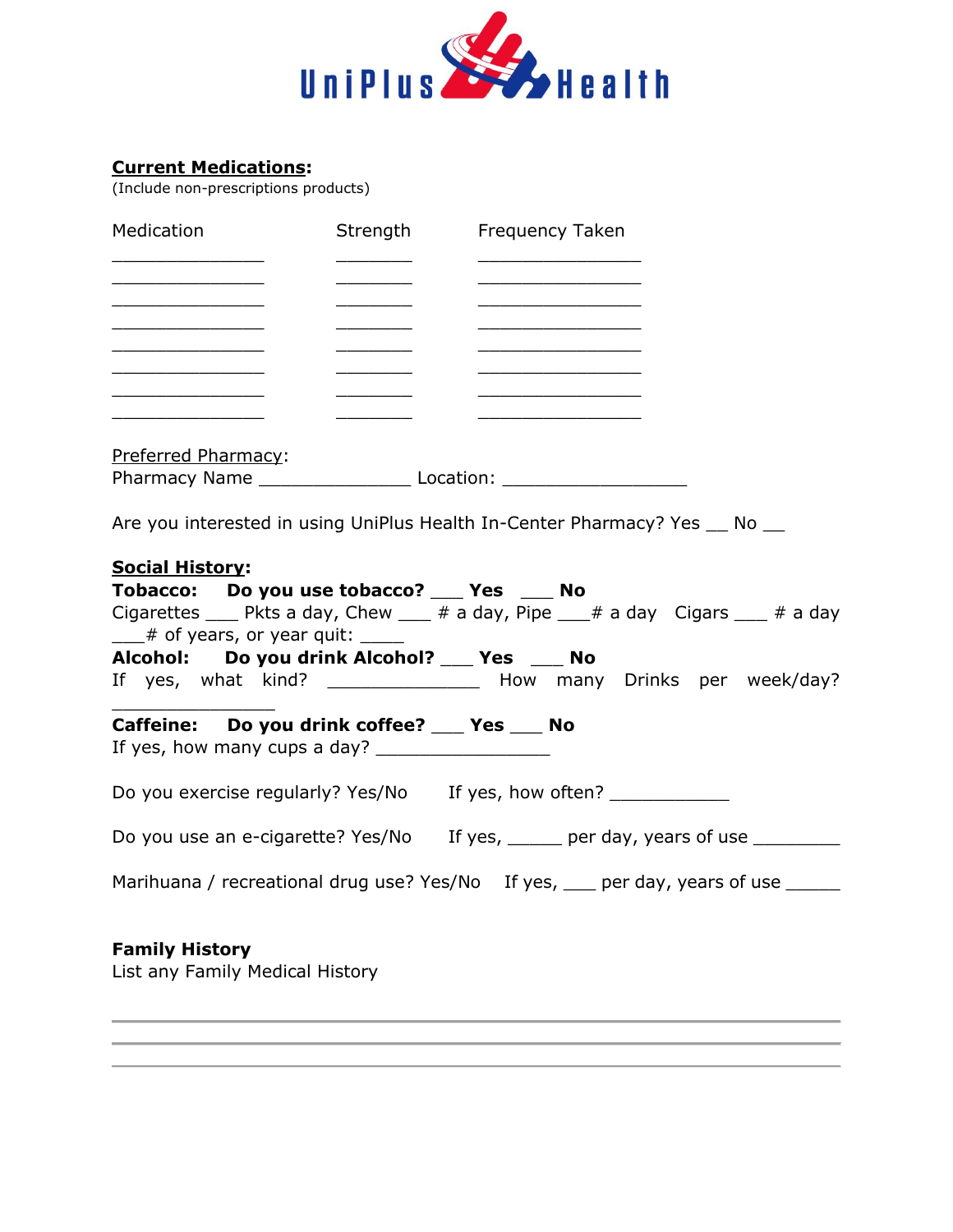

|                                                                                                                                                                                                                                                                                                                                                                                                                                                                                                                                                                                                                                                                                                                                                                                                                            | Patient Name: Name and Solid Marian Contract of the DOB: |  |  |  |
|----------------------------------------------------------------------------------------------------------------------------------------------------------------------------------------------------------------------------------------------------------------------------------------------------------------------------------------------------------------------------------------------------------------------------------------------------------------------------------------------------------------------------------------------------------------------------------------------------------------------------------------------------------------------------------------------------------------------------------------------------------------------------------------------------------------------------|----------------------------------------------------------|--|--|--|
|                                                                                                                                                                                                                                                                                                                                                                                                                                                                                                                                                                                                                                                                                                                                                                                                                            |                                                          |  |  |  |
| Immunizations:<br>Tetanus Pneumonia13 Pneumonia23 Shingles Hepatitis<br>B______ Hepatitis A______ Chickenpox______ Influenza______ MMR (Measles, Mumps,<br>Rubella) _______ HPV _______ COVID-19 _______                                                                                                                                                                                                                                                                                                                                                                                                                                                                                                                                                                                                                   |                                                          |  |  |  |
| * Patient age 50-75: Have you had a colonoscopy? Yes/No If yes, date: _____<br>* Female patients age 50-74: Have you had a mammogram? Yes/No. If yes,<br>date:<br>* Patients over age 65: Have you fallen in the last 3 months? Yes/No. If yes,<br>how many times?<br>* Patients over age 65: Have you fallen in the last year? Yes/No. If yes, how<br>many times? _____ Were you injured in any of the falls? Yes/No<br>$\cdot$ If you are diabetic, when was your last A1C? $\frac{1}{\sqrt{1-\frac{1}{2}}}\cdot\frac{1}{\sqrt{1-\frac{1}{2}}}\cdot\frac{1}{\sqrt{1-\frac{1}{2}}}\cdot\frac{1}{\sqrt{1-\frac{1}{2}}}\cdot\frac{1}{\sqrt{1-\frac{1}{2}}}\cdot\frac{1}{\sqrt{1-\frac{1}{2}}}\cdot\frac{1}{\sqrt{1-\frac{1}{2}}}\cdot\frac{1}{\sqrt{1-\frac{1}{2}}}\cdot\frac{1}{\sqrt{1-\frac{1}{2}}}\cdot\frac{1}{\sqrt{$ |                                                          |  |  |  |
| <b>Women Health:</b>                                                                                                                                                                                                                                                                                                                                                                                                                                                                                                                                                                                                                                                                                                                                                                                                       |                                                          |  |  |  |
| First Menstrual Cycle: Days of Menstrual cycle: 2008<br>Last PAP Smear: Date: 1988<br>Age at Menopause: ______________<br>Any bleeding after menopause: Yes/No                                                                                                                                                                                                                                                                                                                                                                                                                                                                                                                                                                                                                                                             | Normal: Abnormal:                                        |  |  |  |
|                                                                                                                                                                                                                                                                                                                                                                                                                                                                                                                                                                                                                                                                                                                                                                                                                            |                                                          |  |  |  |
| <b>Pregnancy Summary:</b>                                                                                                                                                                                                                                                                                                                                                                                                                                                                                                                                                                                                                                                                                                                                                                                                  |                                                          |  |  |  |
| Preterm: ___<br>Live Children: ___                                                                                                                                                                                                                                                                                                                                                                                                                                                                                                                                                                                                                                                                                                                                                                                         |                                                          |  |  |  |

Miscarriage: \_\_\_

C-Section: \_\_\_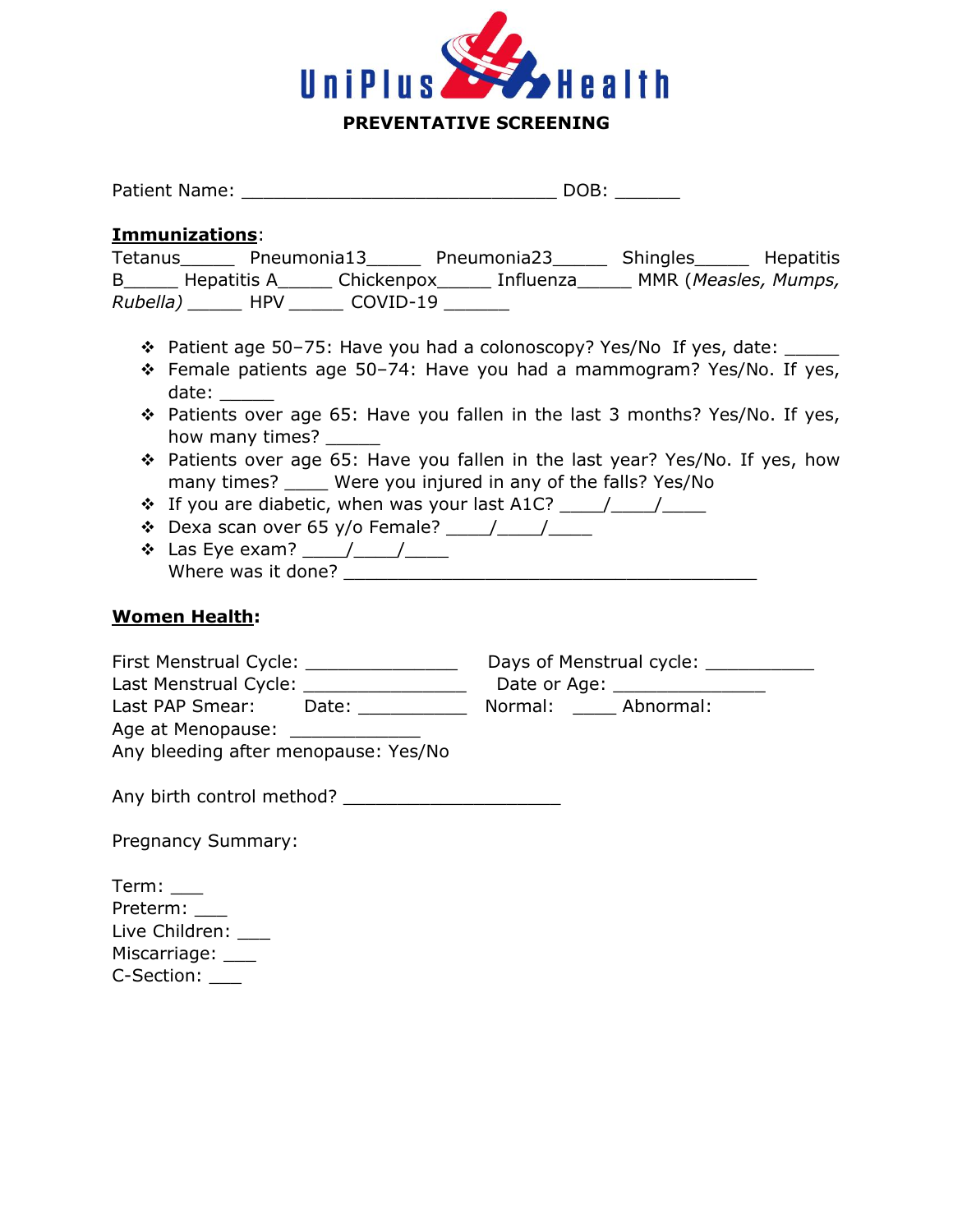

# **REVIEW OF SYSTEMS**

Patient Name: \_\_\_\_\_\_\_\_\_\_\_\_\_\_\_\_\_\_\_ Date of birth: \_\_\_\_\_\_\_\_\_\_\_\_\_\_\_\_\_

In the past month, have you had any of the following problems? **Constitutional Cardiovascular** 

# **Symptoms**

- □ Fever
- $\Box$  Chills
- □ Sweating
- Weakness
- Weight loss
- □ Weight gain
- Fatigue
- $\Box$  Trouble sleeping

### **Skin**

- Rashes
- Lumps
- $\Box$  Itching
- Dryness
- $\Box$  Color changes
- Hair/nail changes

### **Nose**

- Stuffiness
- Discharge
- Itching
- **Hay fever**
- Nosebleeds
- □ Sinus pain

# **Gastrointestinal**

- Abdominal pain
- Nausea
- Vomiting
- Diarrhea
- Constipation
- Heartburn
- Burping
- Blood in stool
- Difficulty swallowing
- $\Box$  Change in appetite
- □ Chest pain
- □ Shortness of breath
- **D** Palpitations
- Varicose veins
- □ Swelling of legs

### **Eyes**

- □ Blurry/double vision
- n Redness
- D Pain
- □ Flashing lights
- Specks
- Glaucoma
- Cataracts

### **Throat**

- Gum swelling
- Sore tongue
- □ Bleeding gums
- □ Sore throat
- Dry mouth
- □ Non-healing sores
- □ Trush
- Hoarseness

### **Musculoskeletal**

- **Muscle pain**
- **D** Joint pain
- **Back pain**
- □ Stiffness
	- **D** Joint swelling
	- D Trauma

# **Respiratory**

- Wheezing
- Cough
- Dyspnea
- D Sputum
- D Coughing up blood

### **Ears**

- Decreased hearing
- $\Box$  Ringing in ears
- Earache
- Drainage

### **Neck**

- Pain
- Stiffness
- D Lumps
- Swollen glands

### **Breast**

- Pain
- Lumps
- Discharge

### **Endocrine**

- □ Heat/cold intolerance
- Thirst
- **Frequent urination**
- □ Change in appetite

### **Vascular**

- $\Box$  Leg cramping
- $\Box$  Calf pain with walking
- 
-